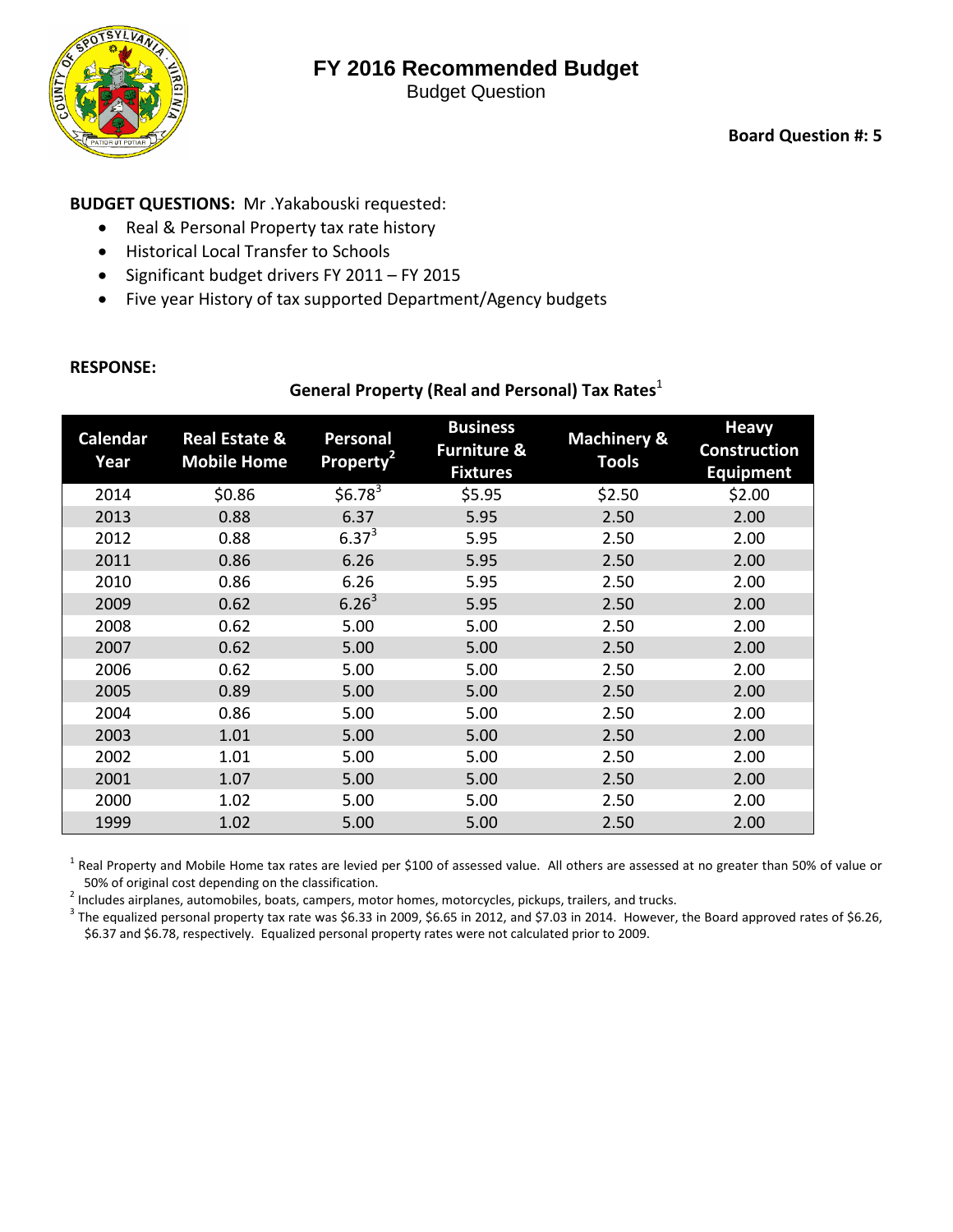## **FY 2016 Recommended Budget**

Budget Question

| <b>Calendar Year</b> | <b>Tax Rate</b> | <b>Equalized Tax</b><br>Rate |
|----------------------|-----------------|------------------------------|
| 1990                 | \$0.85          | $\ast$                       |
| 1991                 | 0.90            |                              |
| 1992                 | 0.82            | 0.71                         |
| 1993                 | 0.86            |                              |
| 1994                 | 0.86            | *                            |
| 1995                 | 0.86            |                              |
| 1996                 | 0.86            | 0.81                         |
| 1997                 | 0.92            |                              |
| 1998                 | 0.94            | 0.90                         |
| 1999                 | 1.02            |                              |
| 2000                 | 1.02            | 0.94                         |
| 2001                 | 1.07            |                              |
| 2002                 | 1.01            | 0.93                         |
| 2003                 | 1.01            |                              |
| 2004                 | 0.86            | 0.86                         |
| 2005                 | 0.89            |                              |
| 2006                 | 0.62            | 0.62                         |
| 2007                 | 0.62            |                              |
| 2008                 | 0.62            | 0.56                         |
| 2009                 | 0.62            |                              |
| 2010                 | 0.86            | 0.83                         |
| 2011                 | 0.86            |                              |
| 2012                 | 0.88            | 0.90                         |
| 2013                 | 0.88            |                              |
| 2014                 | 0.86            | 0.863                        |

#### **Real Estate Tax Rate History**

\*Biennial assessments began occurring in 1996. Prior to that, assessments took place every four years.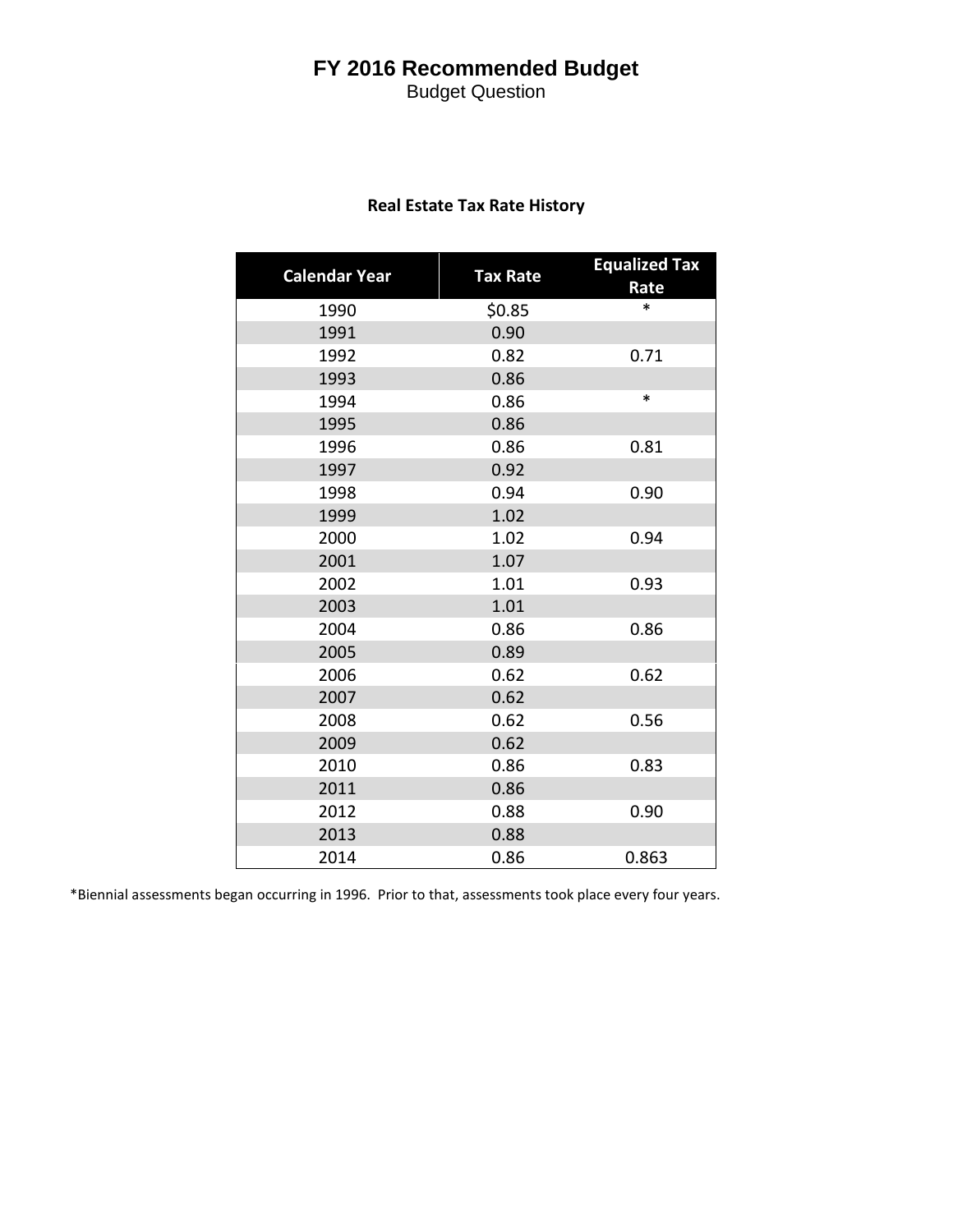### **FY 2016 Recommended Budget** Budget Question **Breakdown of School Local Transfer FY 2005 – FY 2015**

|      | <b>Transfer for Debt</b> | <b>Other Operating</b> |                           |                       |
|------|--------------------------|------------------------|---------------------------|-----------------------|
|      | <b>Service</b>           | <b>Transfer</b>        | <b>One-Time Transfer*</b> | <b>Total Transfer</b> |
| 2005 | \$23,455,105             | \$71,793,472           |                           | \$95,248,577          |
| 2006 | \$25,141,408             | \$76,026,896           |                           | \$101,168,304         |
| 2007 | \$28,133,920             | \$81,031,476           |                           | \$109,165,396         |
| 2008 | \$30,042,530             | \$87,899,252           |                           | \$117,941,782         |
| 2009 | \$34,354,533             | \$85,587,249           |                           | \$119,941,782         |
| 2010 | \$31,871,919             | \$81,958,420           |                           | \$113,830,339         |
| 2011 | \$30,013,646             | \$83,816,693           |                           | \$113,830,339         |
| 2012 | \$30,514,941             | \$84,315,398           |                           | \$114,830,339         |
| 2013 | \$28,417,437             | \$86,412,902           | \$7,206,094               | \$122,036,433         |
| 2014 | \$25,622,391             | \$89,207,948           | \$750,000                 | \$115,580,339         |
| 2015 | \$22,160,835             | \$94,254,504           |                           | \$116,415,339         |

\*One-time transfer in FY 2013 was \$6.7 million for capital projects and \$0.5 million for release of the remainder of prior years holdbacks

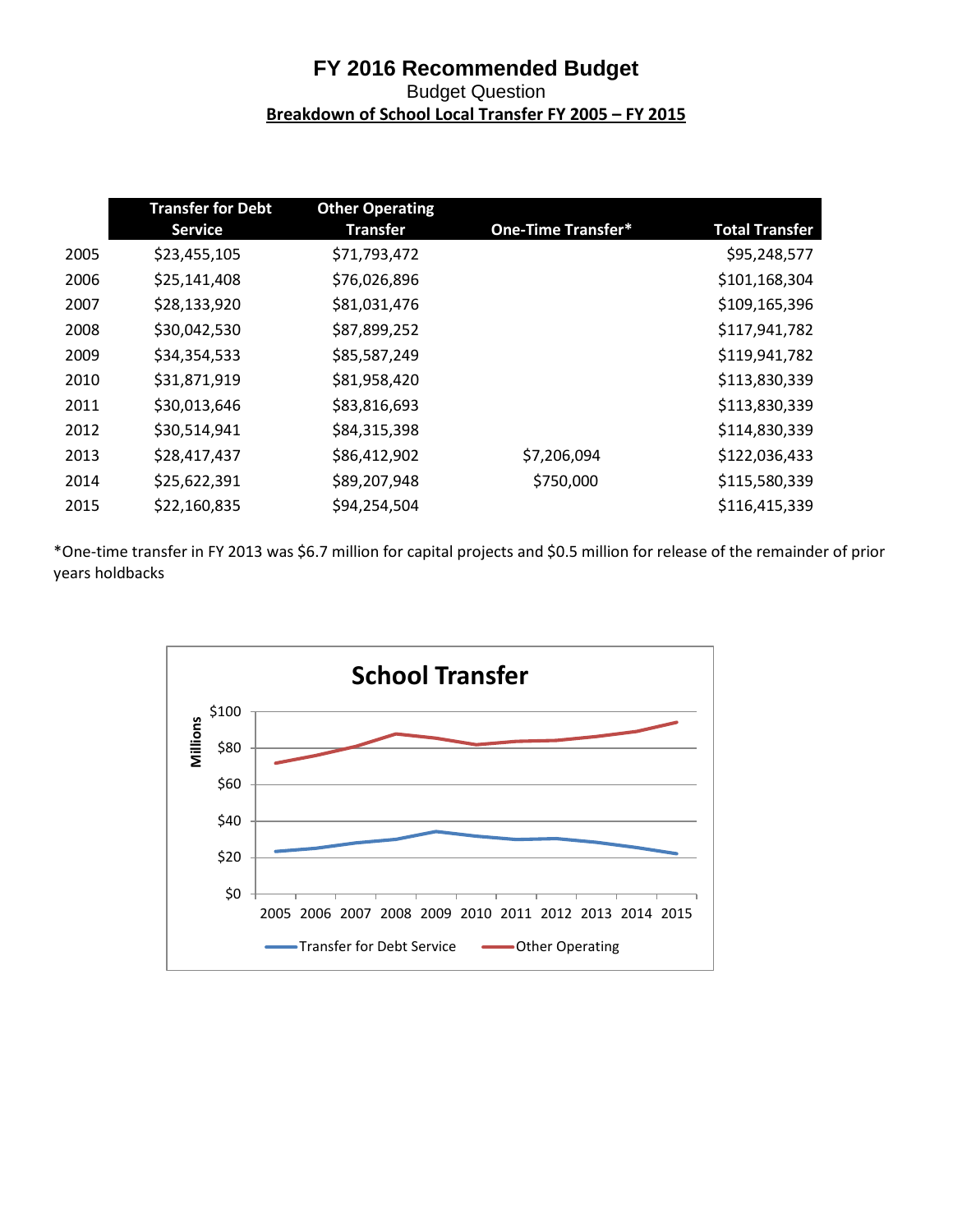### **FY 2011:**

- **\$200,000 increase in Health Insurance costs**
- **\$100,000 increase in Virginia Retirement System (VRS)**
- **\$300,000 increase Regional Library –** bulk of increase related to Spotsylvania's share of operating cost at the new England Run Branch in Stafford
- **\$1.4M increase in Debt Service –** 2010 issuance of bonds to fund the remaining cost for the new Circuit Court and Public Safety buildings
- **\$580,000 increase in Transfer to Capital Projects –** as per fiscal policy guideline FY2011 transfer is 1.75% of revenues. This percentage increases by .25% annually until we reach the policy goal of 5%. FY15 transfer is 2.75%
- **\$600,000 increase in Transfer to Code Compliance Fund –** to cover shortfalls because Code Compliance revenue was not sufficient to cover expenditures.
- **\$200,000 increase in vehicle replacements -** bulk of increase for Sheriff and Fire/Rescue vehicles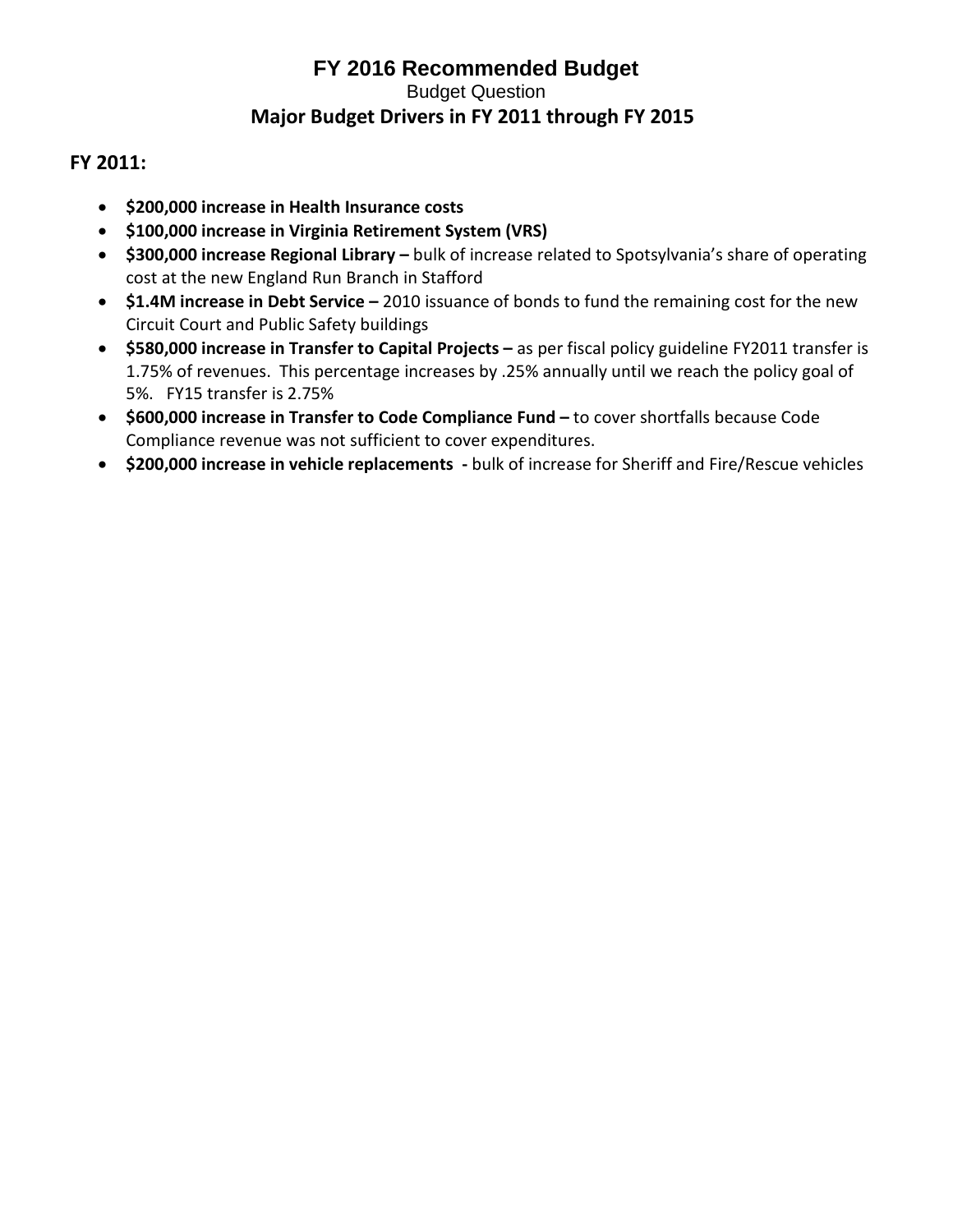#### **FY 2012:**

- **\$830,000 for a 1.5% COLA for employees effective July 1, 2011**
- **\$565,000 for an anticipated 10% increase in Health Insurance cost- this increase was funded with the Health Insurance Reserve**
- **\$700,000 increase related to opening a New Circuit Court building and a new Public Safety Building – includes funding for startup, moving costs and new personnel (three new Court Deputies).**
- **Net of ten new full-time positions:**
- **Four Firefighter/Medics added mid-year \$150,000 - to address increasing volume of calls in Lee Hill area**
- **Aide II, Social Worker, Two Eligibility Workers and the conversion of a part-time Training Specialist to full-time - \$170,000 net of reimbursement from the State.**
- **Internal Auditor – funded mid-year -\$73,000 split 25% General Fund and 75% Utilities (position has never been filled)**
- **Conversion of part-time Recycling Technician to full-time - \$15,000**
- **Addition of a Community Development Administrator – offset by reduction in costs associated with Information Services Reorganization**
- **Conversion of part-time Victim/Witness Assistant Director to full-time - \$11,000**
- **Addition of three Court Deputies (previously noted in third bullet above) - \$208,000**
- **Deletion of Six Full Time positions:**
- **Deputy Director of Information Services – (\$122,486)**
- **Court Services position – (\$54,923)**
- **Senior Planner – (\$74,469)**
- **Tourism Marketing Coordinator – (\$70,315)**
- **Solid Waste Equipment Operator – (\$53,132)**
- **Support Clerk in Parks and Recreation – (\$43,312)**
- **\$1,000,000 increase in School local funding**
- **\$200,000 increase in training for Fire/Rescue**
- **\$116,000 increase for the expansion of the recycling operation – increase will be offset by \$46,900 in new annual revenue. \$86,000 of the FY 2012 costs were associated with start-up expenses, netting an increase in annual revenue in future years.**
- **\$1.5M net new Debt Service – for the construction of a replacement Fire and Rescue Station at Chancellor (Co. 5) and the new Co. 11 Station in the Lee Hill area.**
- **\$100,000 increase in the County's share of regional Detention Centers (Juvenile Detention Center and Regional Jail)**
- **\$190,000 increase in the County's contribution to Germanna Community College - \$171,000 of which is due to funding of the first year of a seven year commitment to support Germanna's capital project program.**
- **\$600,000 increase in transfer to Capital Projects as per the Fiscal Policy Guidelines which state the County's goal of budgeting pay-as-you-go funding for capital projects equal to 5% of General Fund revenues. FY2012 transfer is at 2%.**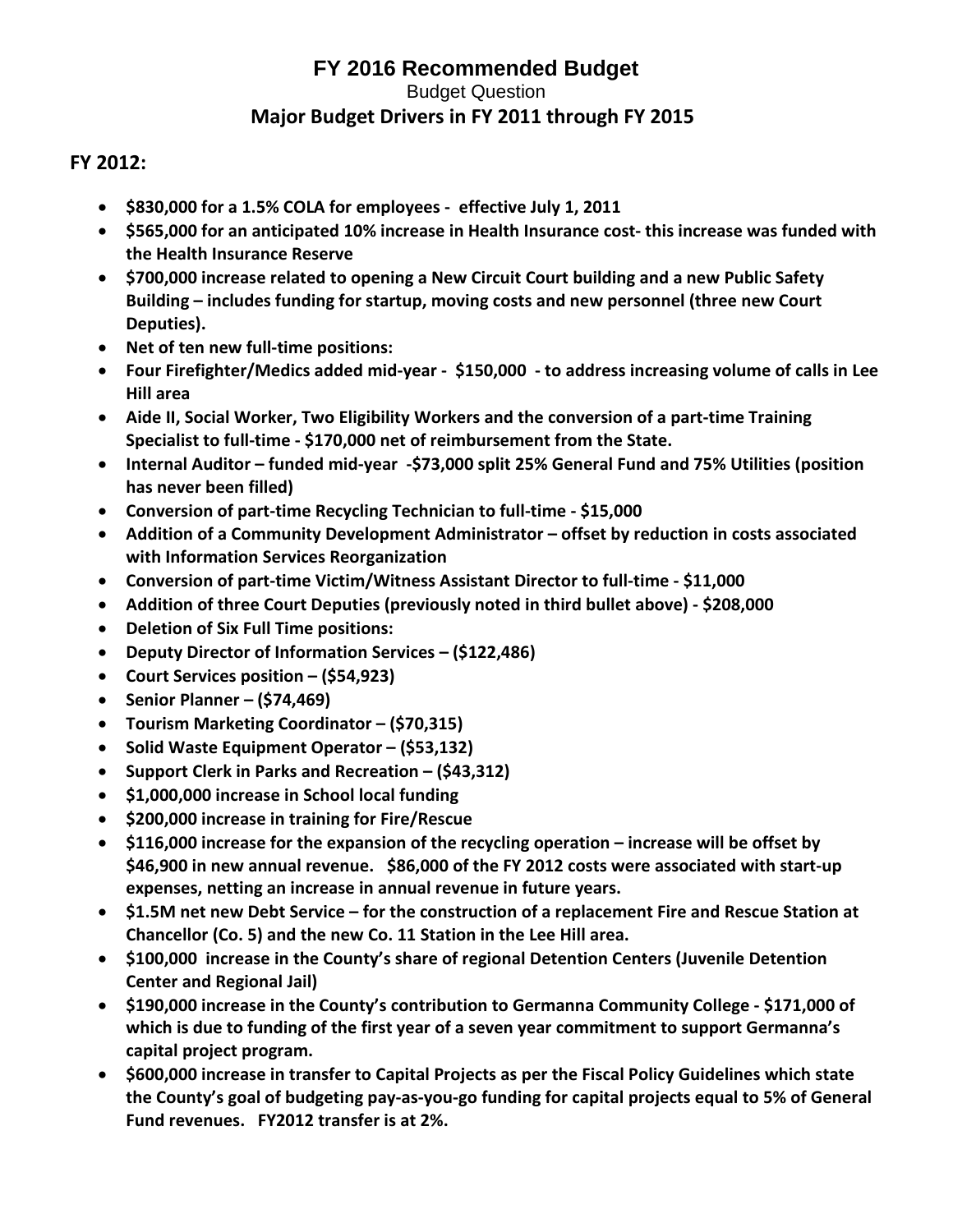### **FY 2013:**

- **\$900,000 for 2% COLA for employees earning less than \$91,000.**
- **\$123,000 increase for the net added costs associated with the mandate to shift 5% of the VRS contribution currently paid by the County to Employees, with an offsetting increase in salaries. Due the increased salary costs, there are increased payroll taxes for both employees and the County. Spotsylvania chose to phase the change at 1% each year over a five year period. FY 2013 is the 1st of five years.**
- **\$450,000 for a 5.6% increase in Health Insurance rates**
- **\$2.2 Million to fund 19 Fire/Rescue positions, nine of which are new in FY 2013 – Business Manager and 9 FF/Medics added in last quarter of FY 12 and 9 FF/Medics added January 2013.**
- **\$260,000 for an increase in Virginia Retirement System (VRS) Group Life Insurance rates and the cost of the County picking up the employee share of the premium.**
- **\$800,000 for vehicle replacements (mainly Sheriff and Fire/Rescue) which had been taken off the typical replacement cycle over the past several years to address budget shortfalls.**
- **\$300,000 increase in fuel costs**
- **\$500,000 increase in ongoing maintenance and technology contracts**
- **\$700,000 reduction in Comprehensive Services Act (CSA) expenditures based on trends.**
- **\$500,000 decrease in facility leases for Community Development and Social Services due to the purchase of the Merchant Square building at Courthouse Village**
- **\$718,000 increase in the County's share of regional Detention Centers (Juvenile Detention Center and Regional Jail)**
- **\$5.9 Million in debt service for the one-time payoff of Fire/Rescue bonds initially issued in 2003 that were recently refinanced, netting proceeds that were held in escrow specifically for this purpose.**
- **Twelve new Full-time General Fund positions:**
- **Nine new Firefighter/Medics \$310,000 (previously noted in fourth bullet above)**
- **Conversion of part-time Sign Coordinator to full-time - \$10,000**
- **Senior Social Worker - \$63,000 (net of reimbursement from State)**
- **Economic Development Office Technician - \$51,000**
- **\$820,000 increase in transfer to EDO Fund - \$750,000 to cover three year cost of ED Marketing Consultant and balance to cover EDA operating expenses not funded with EDA revenues.**
- **\$1.7 Million in one-time transfer from the General Fund balance to cash fund capital projects, eliminating need to borrow funding.**
- **\$652,000 increase in transfer to Capital Projects as per the Fiscal Policy Guidelines which state the County's goal of budgeting pay-as-you-go funding for capital projects equal to 5% of General Fund revenues. FY2013 transfer is at 2.25%.**
- **\$300,000 decrease in Business License tax revenue due to the increase of the filing threshold from \$200,000 to \$750,000**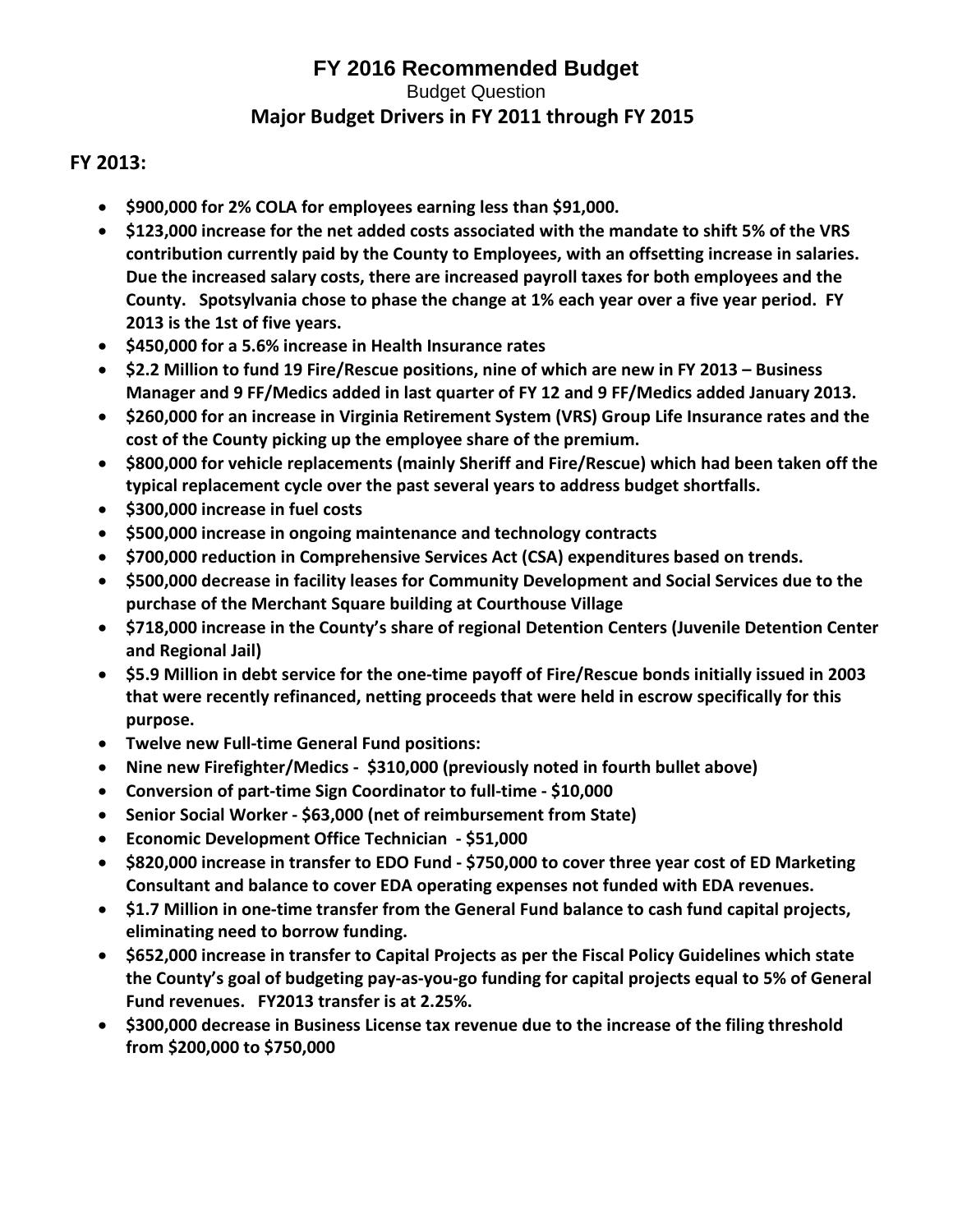#### **FY 2014:**

- **\$200,000 for a 1% COLA for employees, effective mid-year (Jan 2014)**
- **\$100,000 increase for the net added costs associated with the mandate to shift 5% of the VRS contribution currently paid by the County to Employees, with an offsetting increase in salaries. Due the increased salary costs, there are increased payroll taxes for both employees and the County. Spotsylvania chose to phase the change at 1% each year over a five year period. FY 2014 is the 2nd of five years.**
- **\$300,000 to fund 5.5% increase in health insurance and to fund a Health Insurance Holiday for employees and retirees.**
- **Net addition of 16 new full-time positions:**
- **Nine Firefighter/Medics hired mid-year to reduce overtime and provide gap coverage -\$400,000**
- **Six Court Deputies to improve security in Courts - \$350,000**
- **Conversion of Treasurer's part-time Account Clerk II to full-time to increase delinquent collection - \$17,000, with anticipated offsetting revenue increase of \$100,000**
- **A new Radio Network Engineer hired mid-year and a PC Technician funded for the full year to support the new radio system - \$211,000**
- **Conversion of a part-time Voting Machine Technician/Deputy Registrar to full-time to address volume of work - \$12,000**
- **Elimination of the following positions:**
- **Chief Deputy Commissioner of Revenue - \$82,000**
- **GIS Manager – \$93,000 (unfunded in FY 2013)**
- **Planning Manager - \$85,000 (unfunded in FY 2013)**
- **Net reduction of 1.25 part-time positions:**
- **Addition of two part-time Parking Enforcement Deputies - \$52,000, with anticipated offsetting revenue of \$78,000**
- **Elimination of 1.5 part-time positions with the conversion of the Account Clerk II and the Voting Machine Technician to full-time**
- **Elimination of part-time Human Resources position**
- **\$300,000 increase for fuel and utility costs**
- **One time savings of \$600,000 in the County's share of the Regional Jail due to the use of the Jail's fund balance to reduce each locality's FY 2014 share.**
- **\$170,000 reduction in the County's share of the Juvenile Detention Share due to reduction in usage**
- **\$6.1 M net decrease in debt service due mainly to the inclusion of the \$5.9M one-time payoff of Fire/Rescue bonds included in the FY 2013 budget.**
- **\$6.7 Million one-time transfer from the General Fund Balance to the Schools Capital Project fund to eliminate the need for the Schools to borrow funding for their capital projects**
- **\$6.4 Million one-time transfer from the General Fund Balance to the Capital Project fund to eliminate the need to borrow funding for the public safety radio system\$634,000 increase in transfer to Capital Projects as per the Fiscal Policy Guidelines which state the County's goal of budgeting pay-as-you-go funding for capital projects equal to 5% of General Fund revenues. FY2014 transfer is at 2.50%.**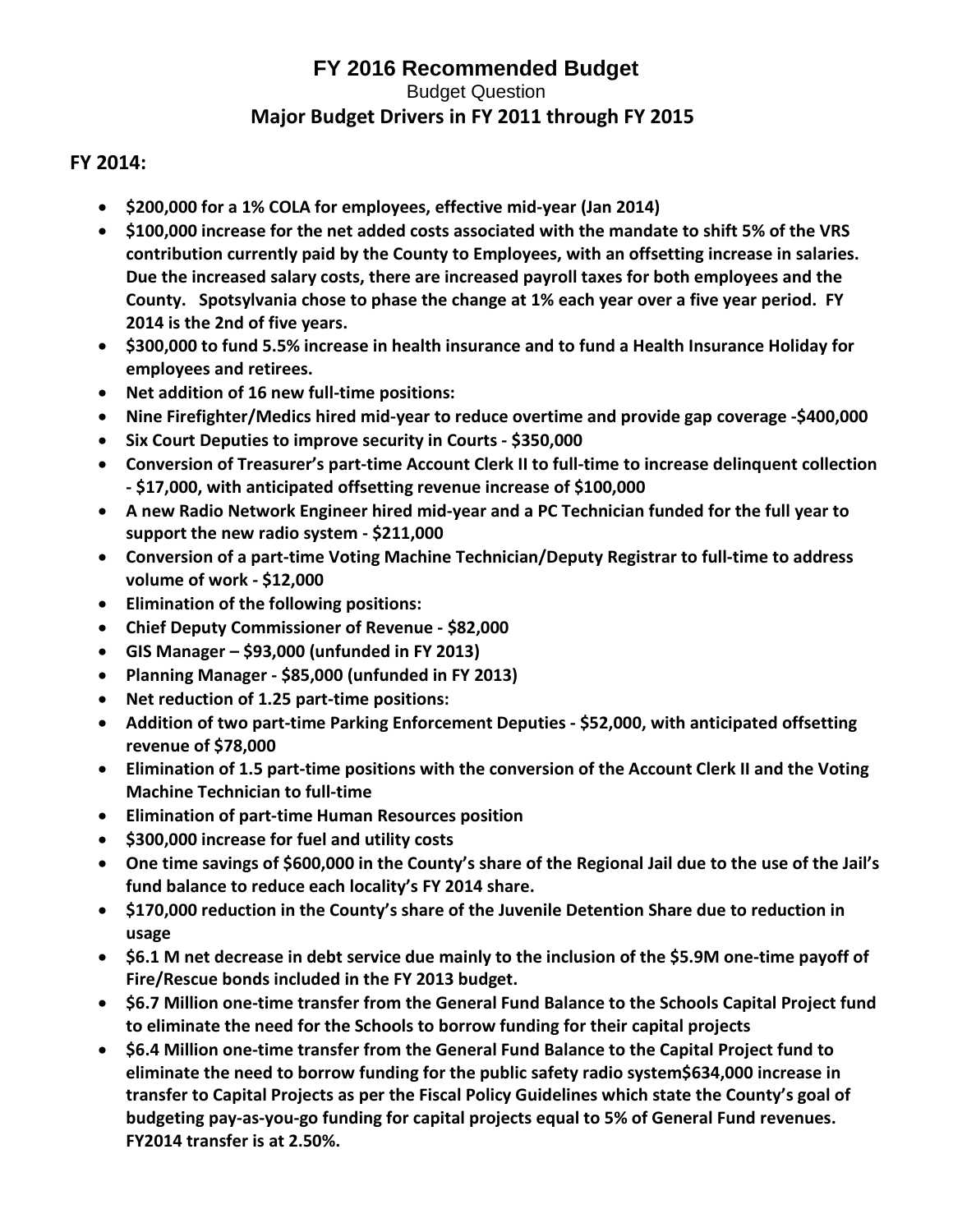#### **FY 2015:**

- **\$800,000 for a 2% COLA for employees (other than Sheriff sworn staff that received 2% COLA mid-year FY 2014)**
- **\$264,000 to fund 4.6% increase in Health insurance**
- **\$260,000 decrease due to reduction in VRS rates**
- **\$100,000 increase for the net added costs associated with the mandate to shift 5% of the VRS contribution currently paid by the County to Employees, with an offsetting increase in salaries. Due the increased salary costs, there are increased payroll taxes for both employees and the County. Spotsylvania chose to phase the change at 1% each year over a five year period. FY 2015 is the 3rd of five years.**
- **\$234,000 to add stipends for Advanced Life Support (ALS) providers in Fire/Rescue**
- **\$67,000 for Fire/Rescue Career ladder**
- **15 net new General Fund positions:**
- **Six new Court Deputies in anticipation of additional Judges - \$470,000**
- **Two Communication Officers and two Communication Operators to enhance E911 \$207,000**
- **Detective - \$90,000**
- **Two Eligibility Workers in Social Services (added mid-year) \$45,000 net of reimbursement from State**
- **Heavy Equipment Mechanic/Welder shared with Utilities and General fund (added mid-year) - \$2,000 net of reduction in costs for outsourcing repairs**
- **Elimination of the Community Development Administrator with an offsetting addition of an Assistant County Administrator**
- **Conversion of part-time Grants Accounting Technician I to full-time - \$24,000**
- **Net increase of .90 FTE part-time General Fund positions**
- **Elimination of Grants Accounting Technician I with the conversion from part-time to full-time**
- **Addition of two part-time Deputy Sheriffs to address recent General Assembly changes that increased hold time for mental health transports - \$118,000**
- **\$1.6 Million increase in School local transfer**
- **\$300,000 increase in Jail, Juvenile Detention Center, RACSB & Criminal Justice Academy**
- **Net increase of \$500,000 in Debt service due to the bond financing of several capital projects including the Judicial Center renovations; the public safety radio system replacement; and purchase of replacement fire and rescue equipment**
- **\$2 Million one-time transfer from the General Fund Balance to the Capital Project fund to fund a reserve for fire equipment**
- **\$722,000 increase in transfer to Capital Projects as per the Fiscal Policy Guidelines which state the County's goal of budgeting pay-as-you-go funding for capital projects equal to 5% of General Fund revenues. FY2015 transfer is at 2.75%**